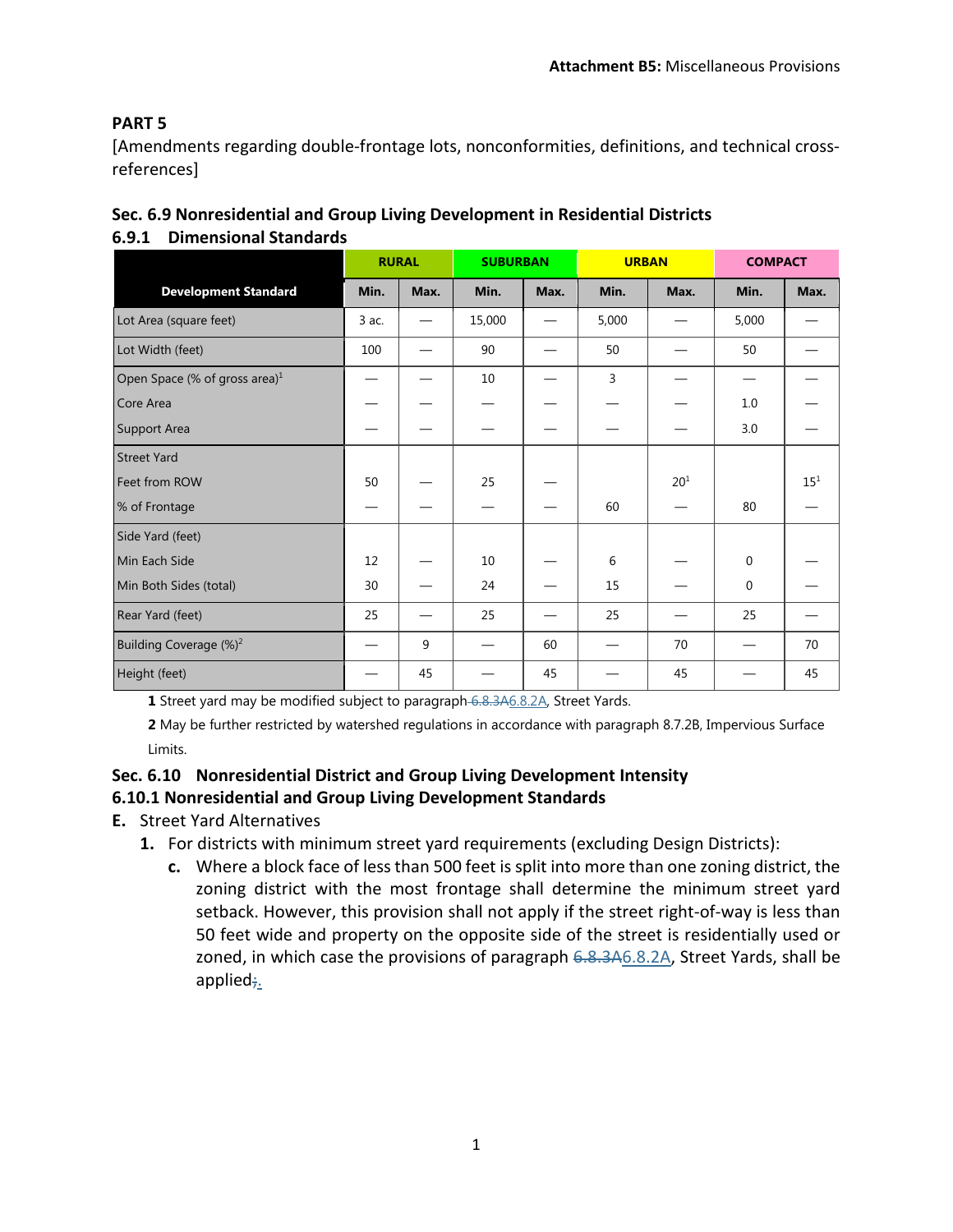#### **Sec. 13.5 Lot Standards**

[Paragraphs not listed remain unchanged]

#### **13.5.3 Double Frontage**

- **A.** For a Residential residential lots that have has frontage on two non-intersecting local or collector streets, the following shall apply:
	- 1. For a lot with a single-family structure, the lot shall be accessed from one street only with treatment such as a berm, walls, or landscaping fronting on the second street to preclude access. This shall not apply for access to an accessory dwelling unit.
	- 2. For a lot with an accessory dwelling unit, two-family structure, or multifamily structure, the lot can be accessed from both streets as long as access points are off-set to inhibit cut-through traffic[.1](#page-1-0)
- **B.** Residential lots adjacent to a boulevard or major/minor thoroughfare shall have vehicular access from the local street only.
- **C.** Nonresidential lots with double frontage shall have off-set access points to inhibit cut-through traffic.

## **Sec. 14.3 Nonconforming Lots[2](#page-1-1)**

[Paragraphs not listed remain unchanged]

#### **14.3.2 Single-Family and Two-Family Residential Lots**

- **A.** Any legally established lot of record not located within a Special Flood Hazard Area that has a minimum width of 35-30 feet created prior to the effective date of this Ordinance that is located on a street that is accepted and maintained by NCDOT or the City (or such other form of access as is permitted pursuant to paragraph 12.2.2, Other Forms of Access) may be developed with a single-family or two-family residence subject to all other applicable Ordinance requirements; and the availability of water and wastewater treatment systems, so long as such use is a permitted use in the district in which the property is located.
- **C.** Side yard requirements for single-family or two-family residential development on nonconforming lots that do not meet lot width requirements shall be reduced as follows:
	- 1. In the Rural Tier, the sum of the width of the two side yards of a nonconforming lot of record shall be at least 25% of the lot width. The minimum single side yard of a nonconforming lot of record shall be 12% of the lot width. In addition to these requirements, the following minimums apply: if the nonconforming lot of record exceeds a width of 55 feet, then each side yard shall be a minimum of eight feet wide. If the nonconforming lot of record is 55 feet wide or less, each side yard shall be a minimum of six feet wide.
	- 2. In all other Tiers, as applicable, no total side yard is required and each individual side yard shall be at least 80% of the required side yard for the district in which the lot is located.

#### **14.3.3 Lots Other Than Single-Family or Two-Family Lots**

<span id="page-1-0"></span> $1$ <sup>1</sup> This allows for more flexible design and dispersion of traffic.

<span id="page-1-1"></span><sup>&</sup>lt;sup>2</sup> The proposed changes allow incorporate duplexes and allow for more legal lots of record to develop by-right instead of requiring a special use permit.